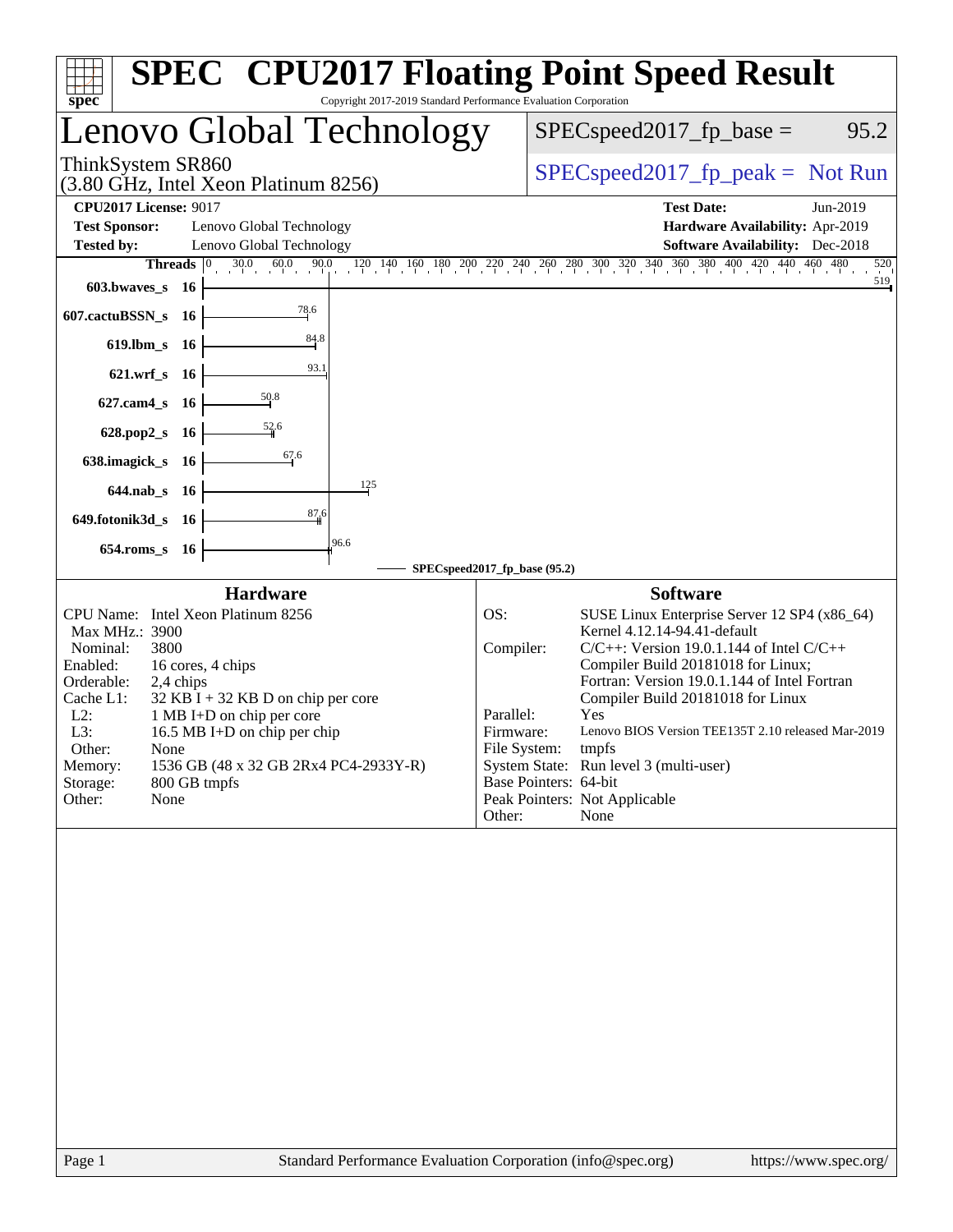

# Lenovo Global Technology

(3.80 GHz, Intel Xeon Platinum 8256)

ThinkSystem SR860<br>  $SPEC speed2017<sub>rfp</sub> peak = Not Run$ 

 $SPEC speed2017_fp\_base = 95.2$ 

**[Test Sponsor:](http://www.spec.org/auto/cpu2017/Docs/result-fields.html#TestSponsor)** Lenovo Global Technology **[Hardware Availability:](http://www.spec.org/auto/cpu2017/Docs/result-fields.html#HardwareAvailability)** Apr-2019 **[Tested by:](http://www.spec.org/auto/cpu2017/Docs/result-fields.html#Testedby)** Lenovo Global Technology **[Software Availability:](http://www.spec.org/auto/cpu2017/Docs/result-fields.html#SoftwareAvailability)** Dec-2018

**[CPU2017 License:](http://www.spec.org/auto/cpu2017/Docs/result-fields.html#CPU2017License)** 9017 **[Test Date:](http://www.spec.org/auto/cpu2017/Docs/result-fields.html#TestDate)** Jun-2019

### **[Results Table](http://www.spec.org/auto/cpu2017/Docs/result-fields.html#ResultsTable)**

|                             | <b>Base</b>    |                |                |                |       |                | <b>Peak</b> |                |                |              |                |              |                |              |
|-----------------------------|----------------|----------------|----------------|----------------|-------|----------------|-------------|----------------|----------------|--------------|----------------|--------------|----------------|--------------|
| <b>Benchmark</b>            | <b>Threads</b> | <b>Seconds</b> | Ratio          | <b>Seconds</b> | Ratio | <b>Seconds</b> | Ratio       | <b>Threads</b> | <b>Seconds</b> | <b>Ratio</b> | <b>Seconds</b> | <b>Ratio</b> | <b>Seconds</b> | <b>Ratio</b> |
| 603.bwayes s                | 16             | 114            | 519            | 114            | 519   | 114            | 518         |                |                |              |                |              |                |              |
| 607.cactuBSSN s             | 16             | 212            | 78.5           | 212            | 78.6  | 211            | 78.8        |                |                |              |                |              |                |              |
| $619.1$ bm s                | 16             | 61.8           | 84.8           | 61.7           | 84.9  | 61.9           | 84.6        |                |                |              |                |              |                |              |
| $621$ .wrf s                | 16             | 142            | 93.0           | 142            | 93.1  | 142            | 93.3        |                |                |              |                |              |                |              |
| $627$ .cam $4$ <sub>s</sub> | 16             | 174            | 50.8           | 175            | 50.8  | 177            | 50.1        |                |                |              |                |              |                |              |
| $628.pop2_s$                | 16             | 230            | 51.6           | 226            | 52.6  | 224            | 53.1        |                |                |              |                |              |                |              |
| 638.imagick_s               | 16             | 213            | 67.6           | 215            | 67.1  | 213            | 67.8        |                |                |              |                |              |                |              |
| $644$ .nab s                | 16             | 140            | 125            | 140            | 125   | 140            | 125         |                |                |              |                |              |                |              |
| 649.fotonik3d s             | 16             | 103            | 88.4           | <u> 104</u>    | 87.6  | 106            | 86.1        |                |                |              |                |              |                |              |
| $654$ .roms s               | 16             | 162            | 97.0           | 167            | 94.3  | <b>163</b>     | 96.6        |                |                |              |                |              |                |              |
| $SPEC speed2017$ fp base =  |                |                | 95.2           |                |       |                |             |                |                |              |                |              |                |              |
| $SPECspeed2017_fp\_peak =$  |                |                | <b>Not Run</b> |                |       |                |             |                |                |              |                |              |                |              |

Results appear in the [order in which they were run.](http://www.spec.org/auto/cpu2017/Docs/result-fields.html#RunOrder) Bold underlined text [indicates a median measurement](http://www.spec.org/auto/cpu2017/Docs/result-fields.html#Median).

### **[Operating System Notes](http://www.spec.org/auto/cpu2017/Docs/result-fields.html#OperatingSystemNotes)**

```
 Stack size set to unlimited using "ulimit -s unlimited"
Tmpfs filesystem can be set with:
mount -t tmpfs -o size=800g tmpfs /home
Process tuning setting:
 echo 50000 > /proc/sys/kernel/sched_cfs_bandwidth_slice_us
 echo 240000000 > /proc/sys/kernel/sched_latency_ns
 echo 5000000 > /proc/sys/kernel/sched_migration_cost_ns
 echo 100000000 > /proc/sys/kernel/sched_min_granularity_ns
 echo 150000000 > /proc/sys/kernel/sched_wakeup_granularity_ns
```
#### **[General Notes](http://www.spec.org/auto/cpu2017/Docs/result-fields.html#GeneralNotes)**

Environment variables set by runcpu before the start of the run: KMP\_AFFINITY = "granularity=fine,compact" LD\_LIBRARY\_PATH = "/home/cpu2017-1.0.5-ic19.0u1/lib/intel64" OMP\_STACKSIZE = "192M" Binaries compiled on a system with 1x Intel Core i9-7900X CPU + 32GB RAM memory using Redhat Enterprise Linux 7.5 Transparent Huge Pages enabled by default Prior to runcpu invocation Filesystem page cache synced and cleared with: sync; echo 3> /proc/sys/vm/drop\_caches NA: The test sponsor attests, as of date of publication, that CVE-2017-5754 (Meltdown) is mitigated in the system as tested and documented. Yes: The test sponsor attests, as of date of publication, that CVE-2017-5753 (Spectre variant 1) is mitigated in the system as tested and documented.

**(Continued on next page)**

| Page 2 | Standard Performance Evaluation Corporation (info@spec.org) | https://www.spec.org/ |
|--------|-------------------------------------------------------------|-----------------------|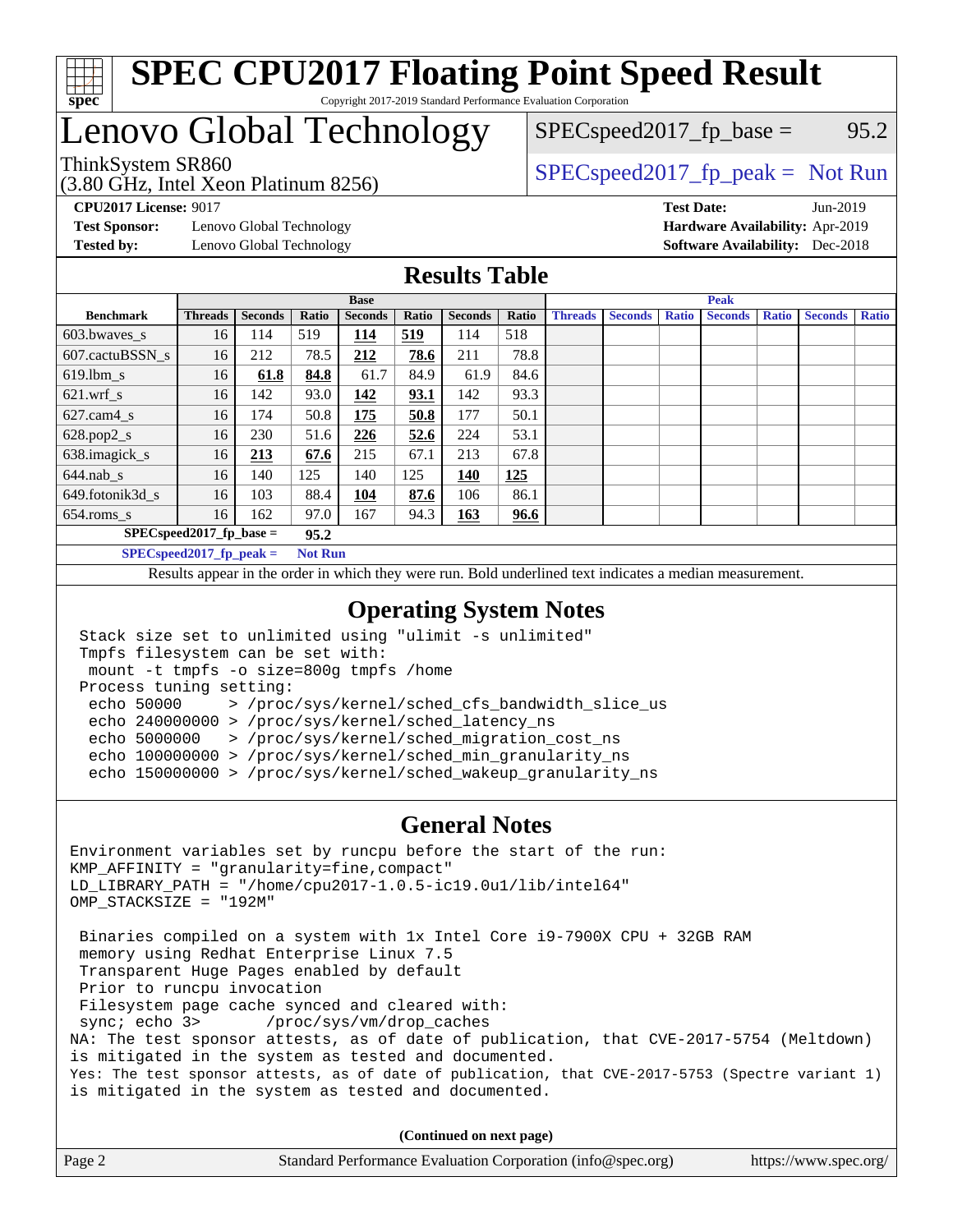

# Lenovo Global Technology

ThinkSystem SR860<br>  $SPEC speed2017<sub>fp</sub> peak = Not Run$  $SPEC speed2017_fp\_base = 95.2$ 

(3.80 GHz, Intel Xeon Platinum 8256)

**[Test Sponsor:](http://www.spec.org/auto/cpu2017/Docs/result-fields.html#TestSponsor)** Lenovo Global Technology **[Hardware Availability:](http://www.spec.org/auto/cpu2017/Docs/result-fields.html#HardwareAvailability)** Apr-2019 **[Tested by:](http://www.spec.org/auto/cpu2017/Docs/result-fields.html#Testedby)** Lenovo Global Technology **[Software Availability:](http://www.spec.org/auto/cpu2017/Docs/result-fields.html#SoftwareAvailability)** Dec-2018

**[CPU2017 License:](http://www.spec.org/auto/cpu2017/Docs/result-fields.html#CPU2017License)** 9017 **[Test Date:](http://www.spec.org/auto/cpu2017/Docs/result-fields.html#TestDate)** Jun-2019

### **[General Notes \(Continued\)](http://www.spec.org/auto/cpu2017/Docs/result-fields.html#GeneralNotes)**

Yes: The test sponsor attests, as of date of publication, that CVE-2017-5715 (Spectre variant 2) is mitigated in the system as tested and documented. Yes: The test sponsor attests, as of date of publication, that CVE-2018-3640 (Spectre variant 3a) is mitigated in the system as tested and documented. Yes: The test sponsor attests, as of date of publication, that CVE-2018-3639 (Spectre variant 4) is mitigated in the system as tested and documented.

# **[Platform Notes](http://www.spec.org/auto/cpu2017/Docs/result-fields.html#PlatformNotes)**

Page 3 Standard Performance Evaluation Corporation [\(info@spec.org\)](mailto:info@spec.org) <https://www.spec.org/> BIOS configuration: Choose Operating Mode set to Maximum Performance Choose Operating Mode set to Custom Mode Hyper-Threading set to Disable Adjacent Cache Prefetch set to Disable MONITOR/MWAIT set to Enable SNC set to Enable Sysinfo program /home/cpu2017-1.0.5-ic19.0u1/bin/sysinfo Rev: r5974 of 2018-05-19 9bcde8f2999c33d61f64985e45859ea9 running on linux-700n Wed Jun 12 09:43:27 2019 SUT (System Under Test) info as seen by some common utilities. For more information on this section, see <https://www.spec.org/cpu2017/Docs/config.html#sysinfo> From /proc/cpuinfo model name : Intel(R) Xeon(R) Platinum 8256 CPU @ 3.80GHz 4 "physical id"s (chips) 16 "processors" cores, siblings (Caution: counting these is hw and system dependent. The following excerpts from /proc/cpuinfo might not be reliable. Use with caution.) cpu cores : 4 siblings : 4 physical 0: cores 1 5 9 13 physical 1: cores 1 2 5 13 physical 2: cores 2 5 9 13 physical 3: cores 4 8 9 13 From lscpu: Architecture: x86\_64 CPU op-mode(s): 32-bit, 64-bit Byte Order: Little Endian  $CPU(s):$  16 On-line CPU(s) list: 0-15 Thread(s) per core: 1 Core(s) per socket: 4 Socket(s): 4 **(Continued on next page)**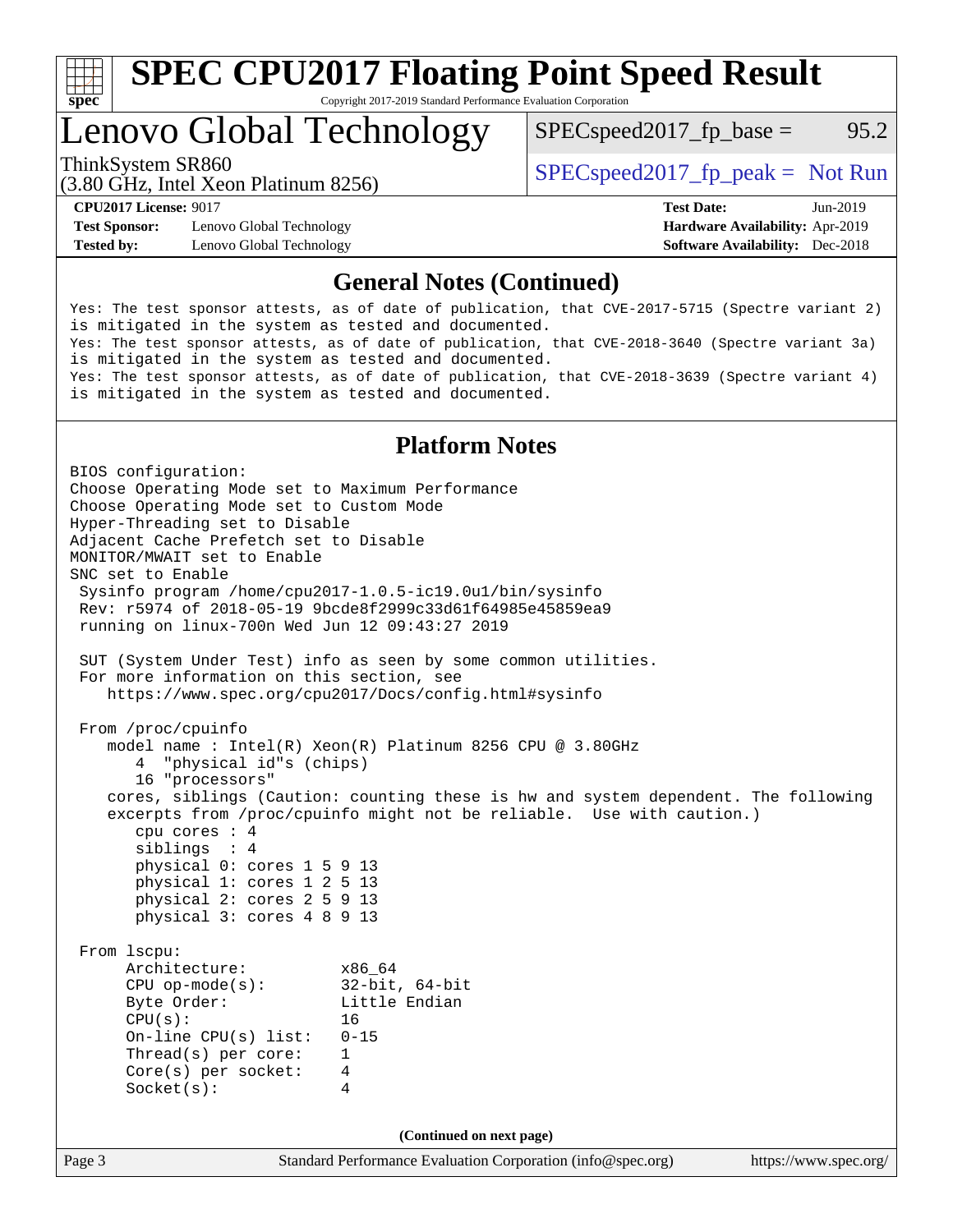

# **[SPEC CPU2017 Floating Point Speed Result](http://www.spec.org/auto/cpu2017/Docs/result-fields.html#SPECCPU2017FloatingPointSpeedResult)**

Copyright 2017-2019 Standard Performance Evaluation Corporation

# Lenovo Global Technology

(3.80 GHz, Intel Xeon Platinum 8256)

ThinkSystem SR860<br>  $(3.80 \text{ GHz, Intel Yoon Plitium } 8256)$  [SPECspeed2017\\_fp\\_peak =](http://www.spec.org/auto/cpu2017/Docs/result-fields.html#SPECspeed2017fppeak) Not Run

 $SPECspeed2017_fp\_base = 95.2$ 

**[CPU2017 License:](http://www.spec.org/auto/cpu2017/Docs/result-fields.html#CPU2017License)** 9017 **[Test Date:](http://www.spec.org/auto/cpu2017/Docs/result-fields.html#TestDate)** Jun-2019

**[Test Sponsor:](http://www.spec.org/auto/cpu2017/Docs/result-fields.html#TestSponsor)** Lenovo Global Technology **[Hardware Availability:](http://www.spec.org/auto/cpu2017/Docs/result-fields.html#HardwareAvailability)** Apr-2019 **[Tested by:](http://www.spec.org/auto/cpu2017/Docs/result-fields.html#Testedby)** Lenovo Global Technology **[Software Availability:](http://www.spec.org/auto/cpu2017/Docs/result-fields.html#SoftwareAvailability)** Dec-2018

#### **[Platform Notes \(Continued\)](http://www.spec.org/auto/cpu2017/Docs/result-fields.html#PlatformNotes)**

| Page 4         |                                                                                                                                                                                                                                                                                                                                                                                                                                           | Standard Performance Evaluation Corporation (info@spec.org)                                                                                                                                                                                                                                                                                                                                                                                                                                                                                                                                                                                                                                                                                                                                                                                                                                                                                                                                                                                                                                                                                                             | https://www.spec.org/ |
|----------------|-------------------------------------------------------------------------------------------------------------------------------------------------------------------------------------------------------------------------------------------------------------------------------------------------------------------------------------------------------------------------------------------------------------------------------------------|-------------------------------------------------------------------------------------------------------------------------------------------------------------------------------------------------------------------------------------------------------------------------------------------------------------------------------------------------------------------------------------------------------------------------------------------------------------------------------------------------------------------------------------------------------------------------------------------------------------------------------------------------------------------------------------------------------------------------------------------------------------------------------------------------------------------------------------------------------------------------------------------------------------------------------------------------------------------------------------------------------------------------------------------------------------------------------------------------------------------------------------------------------------------------|-----------------------|
|                |                                                                                                                                                                                                                                                                                                                                                                                                                                           | (Continued on next page)                                                                                                                                                                                                                                                                                                                                                                                                                                                                                                                                                                                                                                                                                                                                                                                                                                                                                                                                                                                                                                                                                                                                                |                       |
| physical chip. | $available: 8 nodes (0-7)$<br>node 0 cpus: 0 2<br>node 0 size: 193142 MB<br>node 0 free: 192706 MB<br>node 1 cpus: 1 3<br>node 1 size: 193530 MB<br>node 1 free: 193432 MB                                                                                                                                                                                                                                                                | From numactl --hardware WARNING: a numactl 'node' might or might not correspond to a                                                                                                                                                                                                                                                                                                                                                                                                                                                                                                                                                                                                                                                                                                                                                                                                                                                                                                                                                                                                                                                                                    |                       |
|                | cache size : 16896 KB                                                                                                                                                                                                                                                                                                                                                                                                                     |                                                                                                                                                                                                                                                                                                                                                                                                                                                                                                                                                                                                                                                                                                                                                                                                                                                                                                                                                                                                                                                                                                                                                                         |                       |
| Flagg:         | Vendor ID:<br>CPU family:<br>Model:<br>Model name:<br>Stepping:<br>CPU MHz:<br>$CPU$ $max$ $MHz$ :<br>CPU min MHz:<br>BogoMIPS:<br>Virtualization:<br>L1d cache:<br>Lli cache:<br>$L2$ cache:<br>L3 cache:<br>NUMA node0 CPU(s):<br>NUMA nodel CPU(s):<br>NUMA $node2$ $CPU(s)$ :<br>NUMA $node3$ $CPU(s):$<br>NUMA node4 CPU(s):<br>NUMA node5 $CPU(s):$<br>NUMA node6 $CPU(s):$<br>NUMA $node7$ CPU $(s)$ :<br>/proc/cpuinfo cache data | GenuineIntel<br>6<br>85<br>Intel(R) Xeon(R) Platinum 8256 CPU @ 3.80GHz<br>6<br>3800.000<br>3900.0000<br>1200.0000<br>7600.00<br>$VT - x$<br>32K<br>32K<br>1024K<br>16896K<br>0, 2<br>1, 3<br>4,5<br>6,7<br>8,10<br>9,11<br>12,15<br>13,14<br>fpu vme de pse tsc msr pae mce cx8 apic sep mtrr pge mca cmov<br>pat pse36 clflush dts acpi mmx fxsr sse sse2 ss ht tm pbe syscall nx pdpe1gb rdtscp<br>lm constant_tsc art arch_perfmon pebs bts rep_good nopl xtopology nonstop_tsc cpuid<br>aperfmperf pni pclmulqdq dtes64 monitor ds_cpl vmx smx est tm2 ssse3 sdbg fma cx16<br>xtpr pdcm pcid dca sse4_1 sse4_2 x2apic movbe popcnt tsc_deadline_timer aes xsave<br>avx f16c rdrand lahf_lm abm 3dnowprefetch cpuid_fault epb cat_13 cdp_13<br>invpcid_single ssbd mba ibrs ibpb stibp tpr_shadow vnmi flexpriority ept vpid<br>fsgsbase tsc_adjust bmil hle avx2 smep bmi2 erms invpcid rtm cqm mpx rdt_a avx512f<br>avx512dq rdseed adx smap clflushopt clwb intel_pt avx512cd avx512bw avx512vl<br>xsaveopt xsavec xgetbvl xsaves cqm_llc cqm_occup_llc cqm_mbm_total cqm_mbm_local<br>dtherm ida arat pln pts pku ospke avx512_vnni flush_lld arch_capabilities |                       |
|                | NUMA $node(s):$                                                                                                                                                                                                                                                                                                                                                                                                                           | 8                                                                                                                                                                                                                                                                                                                                                                                                                                                                                                                                                                                                                                                                                                                                                                                                                                                                                                                                                                                                                                                                                                                                                                       |                       |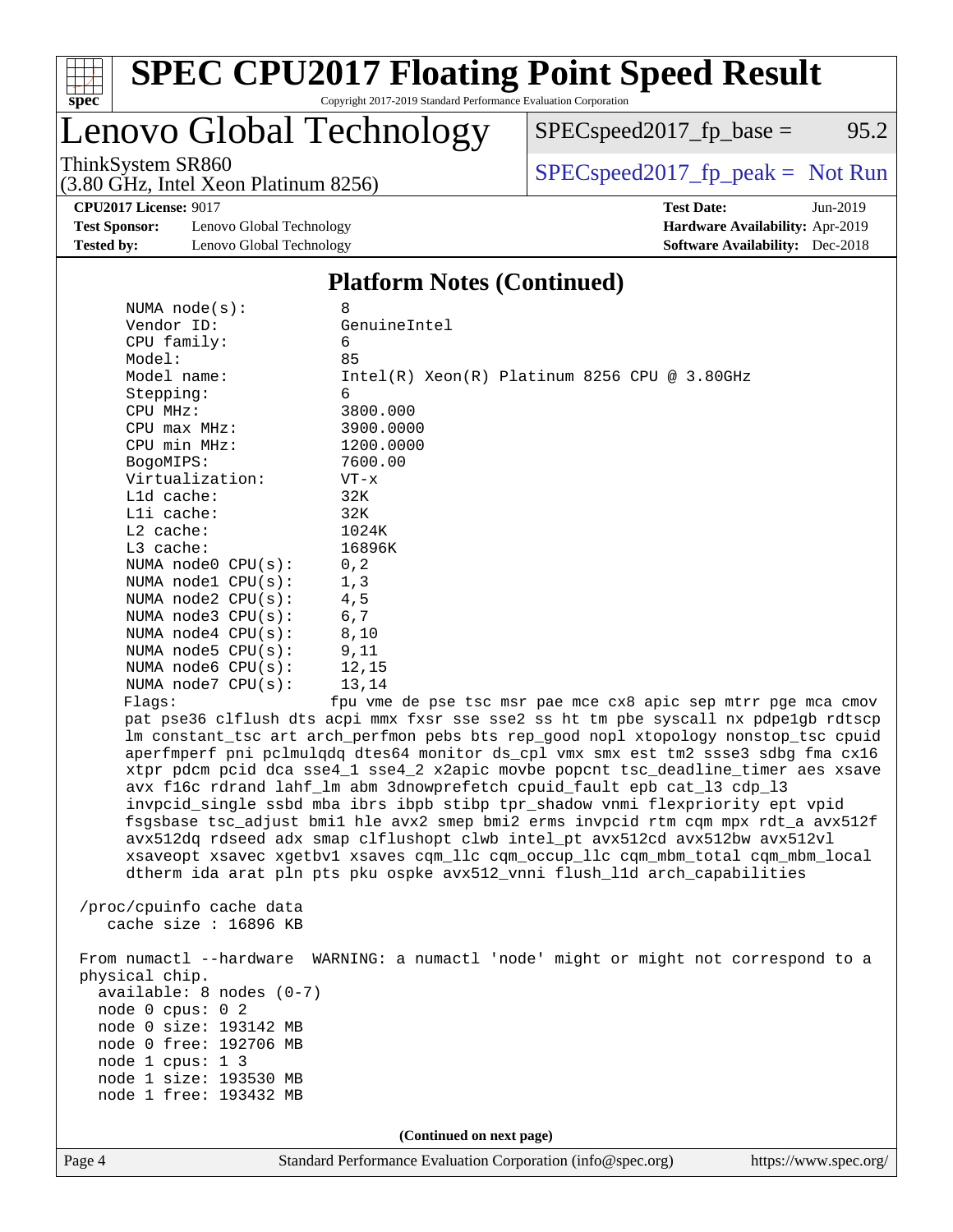| spec |  |  |  |  |  |  |  |
|------|--|--|--|--|--|--|--|

# **[SPEC CPU2017 Floating Point Speed Result](http://www.spec.org/auto/cpu2017/Docs/result-fields.html#SPECCPU2017FloatingPointSpeedResult)**

Copyright 2017-2019 Standard Performance Evaluation Corporation

# Lenovo Global Technology

(3.80 GHz, Intel Xeon Platinum 8256)

ThinkSystem SR860<br>  $(3.80 \text{ GHz, Intel Yoon Plitium } 8256)$  [SPECspeed2017\\_fp\\_peak =](http://www.spec.org/auto/cpu2017/Docs/result-fields.html#SPECspeed2017fppeak) Not Run

 $SPEC speed2017_fp\_base = 95.2$ 

**[CPU2017 License:](http://www.spec.org/auto/cpu2017/Docs/result-fields.html#CPU2017License)** 9017 **[Test Date:](http://www.spec.org/auto/cpu2017/Docs/result-fields.html#TestDate)** Jun-2019

**[Test Sponsor:](http://www.spec.org/auto/cpu2017/Docs/result-fields.html#TestSponsor)** Lenovo Global Technology **[Hardware Availability:](http://www.spec.org/auto/cpu2017/Docs/result-fields.html#HardwareAvailability)** Apr-2019 **[Tested by:](http://www.spec.org/auto/cpu2017/Docs/result-fields.html#Testedby)** Lenovo Global Technology **[Software Availability:](http://www.spec.org/auto/cpu2017/Docs/result-fields.html#SoftwareAvailability)** Dec-2018

# **[Platform Notes \(Continued\)](http://www.spec.org/auto/cpu2017/Docs/result-fields.html#PlatformNotes)**

| node 2 cpus: 4 5                         |                   |               |                      |          |          |                                                   |                                                                  |  |
|------------------------------------------|-------------------|---------------|----------------------|----------|----------|---------------------------------------------------|------------------------------------------------------------------|--|
| node 2 size: 193530 MB                   |                   |               |                      |          |          |                                                   |                                                                  |  |
| node 2 free: 183081 MB                   |                   |               |                      |          |          |                                                   |                                                                  |  |
| node 3 cpus: 6 7                         |                   |               |                      |          |          |                                                   |                                                                  |  |
| node 3 size: 193530 MB                   |                   |               |                      |          |          |                                                   |                                                                  |  |
| node 3 free: 191274 MB                   |                   |               |                      |          |          |                                                   |                                                                  |  |
| node 4 cpus: 8 10                        |                   |               |                      |          |          |                                                   |                                                                  |  |
| node 4 size: 193530 MB                   |                   |               |                      |          |          |                                                   |                                                                  |  |
| node 4 free: 193412 MB                   |                   |               |                      |          |          |                                                   |                                                                  |  |
| node 5 cpus: 9 11                        |                   |               |                      |          |          |                                                   |                                                                  |  |
| node 5 size: 193530 MB                   |                   |               |                      |          |          |                                                   |                                                                  |  |
| node 5 free: 193445 MB                   |                   |               |                      |          |          |                                                   |                                                                  |  |
| node 6 cpus: 12 15                       |                   |               |                      |          |          |                                                   |                                                                  |  |
| node 6 size: 193498 MB                   |                   |               |                      |          |          |                                                   |                                                                  |  |
| node 6 free: 193294 MB                   |                   |               |                      |          |          |                                                   |                                                                  |  |
| node 7 cpus: 13 14                       |                   |               |                      |          |          |                                                   |                                                                  |  |
| node 7 size: 193530 MB                   |                   |               |                      |          |          |                                                   |                                                                  |  |
| node 7 free: 193408 MB                   |                   |               |                      |          |          |                                                   |                                                                  |  |
| node distances:                          |                   |               |                      |          |          |                                                   |                                                                  |  |
| node<br>$\overline{0}$                   | 2<br>$\mathbf{1}$ | 3             | 5<br>4               | - 6      | 7        |                                                   |                                                                  |  |
| 11<br>0:<br>10                           | 21                | 21            | 21<br>21             | 31       | 31       |                                                   |                                                                  |  |
| 1:<br>11<br>10                           | 21                | 21            | 21<br>21             | 31       | 31       |                                                   |                                                                  |  |
| 2:<br>21<br>21                           | 10                | 11<br>31      | 31                   | 21       | 21       |                                                   |                                                                  |  |
| 3:<br>21<br>21                           | 11                | 10<br>31      | 31                   | 21       | 21       |                                                   |                                                                  |  |
| 4 :<br>21<br>21                          | 31                | 31<br>10      | 11                   | 21       | 21       |                                                   |                                                                  |  |
| 5:<br>21<br>21                           | 31                | 31<br>11      | 10                   | 21       | 21<br>11 |                                                   |                                                                  |  |
| 6:<br>31<br>31<br>7:<br>31<br>31         | 21<br>21          | 21<br>21      | 21<br>21<br>21<br>21 | 10<br>11 | 10       |                                                   |                                                                  |  |
|                                          |                   |               |                      |          |          |                                                   |                                                                  |  |
| From /proc/meminfo                       |                   |               |                      |          |          |                                                   |                                                                  |  |
| MemTotal:                                |                   | 1584970048 kB |                      |          |          |                                                   |                                                                  |  |
| HugePages Total:                         |                   |               | 0                    |          |          |                                                   |                                                                  |  |
| Hugepagesize:                            |                   |               | 2048 kB              |          |          |                                                   |                                                                  |  |
|                                          |                   |               |                      |          |          |                                                   |                                                                  |  |
| From /etc/*release* /etc/*version*       |                   |               |                      |          |          |                                                   |                                                                  |  |
| SuSE-release:                            |                   |               |                      |          |          |                                                   |                                                                  |  |
| SUSE Linux Enterprise Server 12 (x86_64) |                   |               |                      |          |          |                                                   |                                                                  |  |
| $VERSION = 12$                           |                   |               |                      |          |          |                                                   |                                                                  |  |
| PATCHLEVEL = 4                           |                   |               |                      |          |          |                                                   |                                                                  |  |
|                                          |                   |               |                      |          |          |                                                   | # This file is deprecated and will be removed in a future servic |  |
|                                          |                   |               |                      |          |          |                                                   | # Please check /etc/os-release for details about this release.   |  |
| os-release:                              |                   |               |                      |          |          |                                                   |                                                                  |  |
| NAME="SLES"                              |                   |               |                      |          |          |                                                   |                                                                  |  |
| VERSION="12-SP4"                         |                   |               |                      |          |          |                                                   |                                                                  |  |
| VERSION_ID="12.4"                        |                   |               |                      |          |          |                                                   |                                                                  |  |
|                                          |                   |               |                      |          |          | PRETTY NAME="SUSE Linux Enterprise Server 12 SP4" |                                                                  |  |
| ID="sles"                                |                   |               |                      |          |          |                                                   |                                                                  |  |
|                                          |                   |               |                      |          |          |                                                   |                                                                  |  |

**(Continued on next page)**

service pack or release.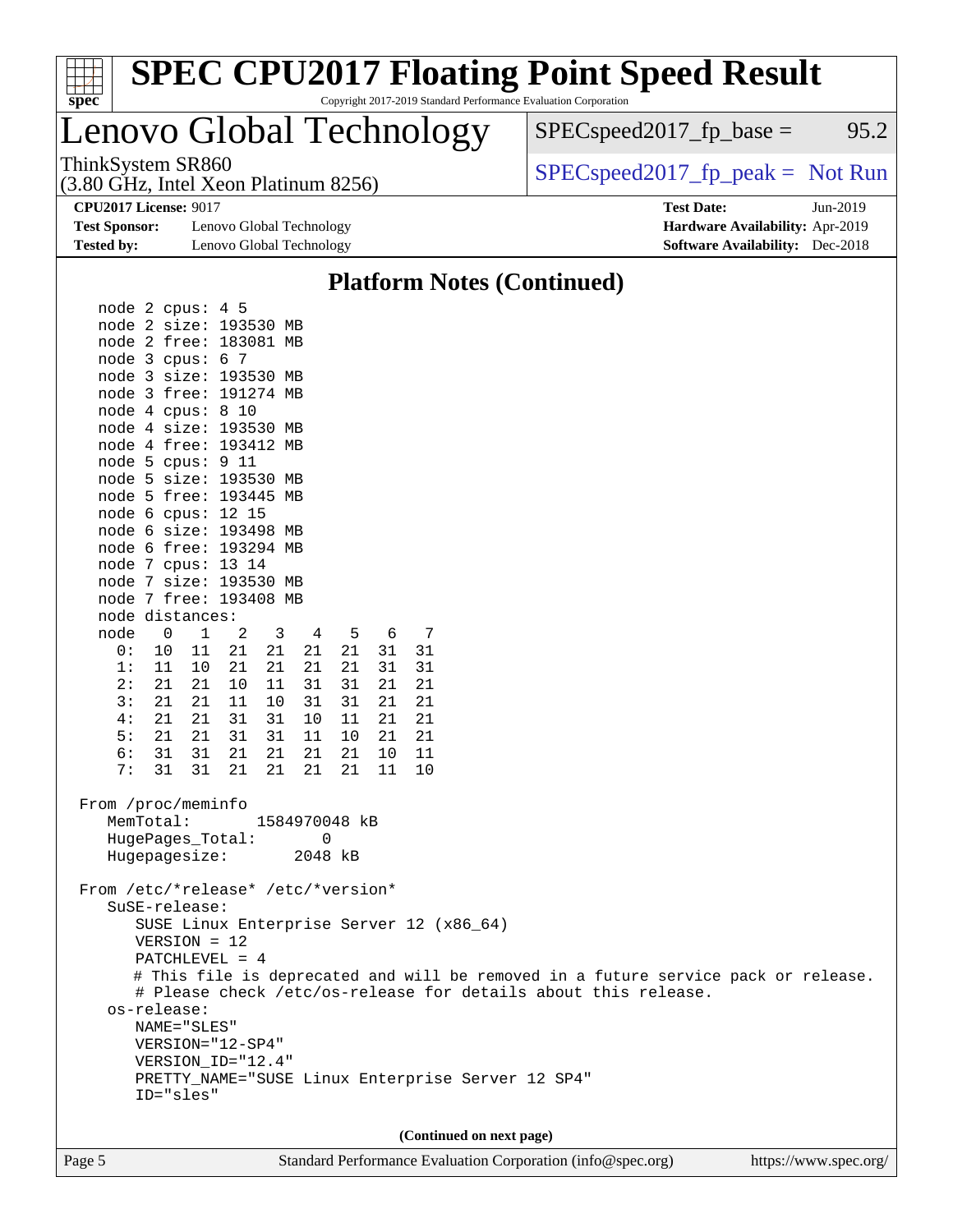| s:<br>E<br>L |  |  |  |  |  |  |
|--------------|--|--|--|--|--|--|

# Lenovo Global Technology

ThinkSystem SR860<br>  $SPECspeed2017<sub>fp</sub> peak = Not Run$ <br>  $SPECspeed2017<sub>fp</sub> peak = Not Run$ 

 $SPEC speed2017_fp\_base = 95.2$ 

**[Test Sponsor:](http://www.spec.org/auto/cpu2017/Docs/result-fields.html#TestSponsor)** Lenovo Global Technology **[Hardware Availability:](http://www.spec.org/auto/cpu2017/Docs/result-fields.html#HardwareAvailability)** Apr-2019 **[Tested by:](http://www.spec.org/auto/cpu2017/Docs/result-fields.html#Testedby)** Lenovo Global Technology **[Software Availability:](http://www.spec.org/auto/cpu2017/Docs/result-fields.html#SoftwareAvailability)** Dec-2018

(3.80 GHz, Intel Xeon Platinum 8256)

**[CPU2017 License:](http://www.spec.org/auto/cpu2017/Docs/result-fields.html#CPU2017License)** 9017 **[Test Date:](http://www.spec.org/auto/cpu2017/Docs/result-fields.html#TestDate)** Jun-2019

### **[Platform Notes \(Continued\)](http://www.spec.org/auto/cpu2017/Docs/result-fields.html#PlatformNotes)**

 ANSI\_COLOR="0;32" CPE\_NAME="cpe:/o:suse:sles:12:sp4"

uname -a:

 Linux linux-700n 4.12.14-94.41-default #1 SMP Wed Oct 31 12:25:04 UTC 2018 (3090901) x86\_64 x86\_64 x86\_64 GNU/Linux

Kernel self-reported vulnerability status:

 CVE-2017-5754 (Meltdown): Not affected CVE-2017-5753 (Spectre variant 1): Mitigation: \_\_user pointer sanitization CVE-2017-5715 (Spectre variant 2): Mitigation: Indirect Branch Restricted Speculation, IBPB, IBRS\_FW

run-level 3 Jun 12 07:12

 SPEC is set to: /home/cpu2017-1.0.5-ic19.0u1 Filesystem Type Size Used Avail Use% Mounted on tmpfs tmpfs 800G 8.3G 792G 2% /home

 Additional information from dmidecode follows. WARNING: Use caution when you interpret this section. The 'dmidecode' program reads system data which is "intended to allow hardware to be accurately determined", but the intent may not be met, as there are frequent changes to hardware, firmware, and the "DMTF SMBIOS" standard. BIOS Lenovo -[TEE135T-2.10]- 03/21/2019 Memory: 48x Samsung M393A4K40CB2-CVF 32 GB 2 rank 2933

(End of data from sysinfo program)

### **[Compiler Version Notes](http://www.spec.org/auto/cpu2017/Docs/result-fields.html#CompilerVersionNotes)**

============================================================================== CC 619.lbm\_s(base) 638.imagick\_s(base) 644.nab\_s(base) ------------------------------------------------------------------------------ Intel(R) C Intel(R) 64 Compiler for applications running on Intel(R)  $64$ , Version 19.0.1.144 Build 20181018 Copyright (C) 1985-2018 Intel Corporation. All rights reserved. ------------------------------------------------------------------------------ ============================================================================== FC 607.cactuBSSN\_s(base) ------------------------------------------------------------------------------ Intel(R) C++ Intel(R) 64 Compiler for applications running on Intel(R) 64, Version 19.0.1.144 Build 20181018 Copyright (C) 1985-2018 Intel Corporation. All rights reserved. **(Continued on next page)**

| Page 6 | Standard Performance Evaluation Corporation (info@spec.org) | https://www.spec.org/ |
|--------|-------------------------------------------------------------|-----------------------|
|        |                                                             |                       |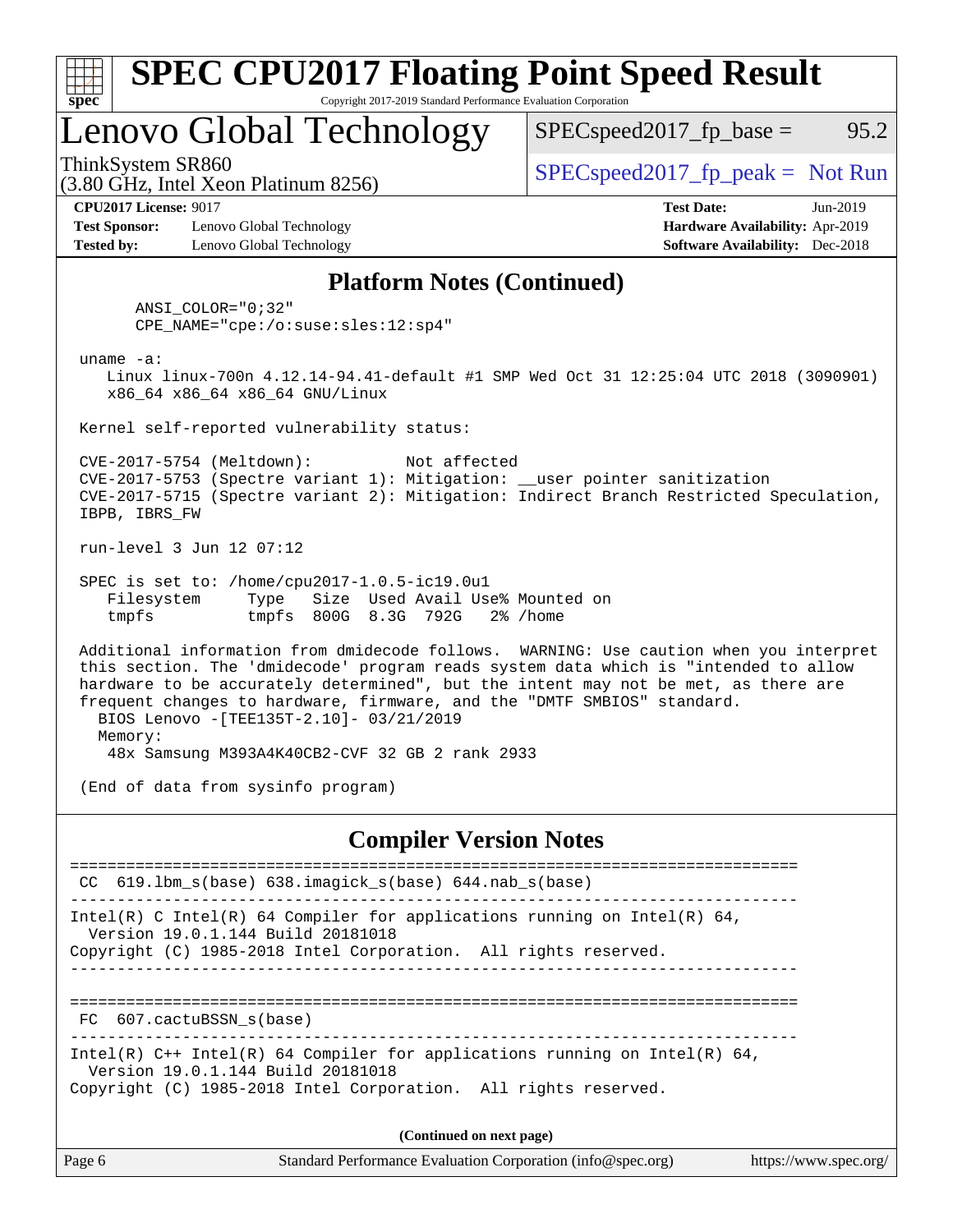

# **[SPEC CPU2017 Floating Point Speed Result](http://www.spec.org/auto/cpu2017/Docs/result-fields.html#SPECCPU2017FloatingPointSpeedResult)**

Copyright 2017-2019 Standard Performance Evaluation Corporation

# Lenovo Global Technology

ThinkSystem SR860<br>  $(3.80 \text{ GHz. Intel Yoon Plotinum } 8256)$  [SPECspeed2017\\_fp\\_peak =](http://www.spec.org/auto/cpu2017/Docs/result-fields.html#SPECspeed2017fppeak) Not Run

 $SPEC speed2017_fp\_base = 95.2$ 

#### (3.80 GHz, Intel Xeon Platinum 8256)

**[CPU2017 License:](http://www.spec.org/auto/cpu2017/Docs/result-fields.html#CPU2017License)** 9017 **[Test Date:](http://www.spec.org/auto/cpu2017/Docs/result-fields.html#TestDate)** Jun-2019 **[Test Sponsor:](http://www.spec.org/auto/cpu2017/Docs/result-fields.html#TestSponsor)** Lenovo Global Technology **[Hardware Availability:](http://www.spec.org/auto/cpu2017/Docs/result-fields.html#HardwareAvailability)** Apr-2019 **[Tested by:](http://www.spec.org/auto/cpu2017/Docs/result-fields.html#Testedby)** Lenovo Global Technology **[Software Availability:](http://www.spec.org/auto/cpu2017/Docs/result-fields.html#SoftwareAvailability)** Dec-2018

## **[Compiler Version Notes \(Continued\)](http://www.spec.org/auto/cpu2017/Docs/result-fields.html#CompilerVersionNotes)**

# **[Base Compiler Invocation](http://www.spec.org/auto/cpu2017/Docs/result-fields.html#BaseCompilerInvocation)**

[C benchmarks](http://www.spec.org/auto/cpu2017/Docs/result-fields.html#Cbenchmarks):  $\text{icc}$  -m64 -std=c11 [Fortran benchmarks](http://www.spec.org/auto/cpu2017/Docs/result-fields.html#Fortranbenchmarks): [ifort -m64](http://www.spec.org/cpu2017/results/res2019q3/cpu2017-20190625-15683.flags.html#user_FCbase_intel_ifort_64bit_24f2bb282fbaeffd6157abe4f878425411749daecae9a33200eee2bee2fe76f3b89351d69a8130dd5949958ce389cf37ff59a95e7a40d588e8d3a57e0c3fd751) [Benchmarks using both Fortran and C](http://www.spec.org/auto/cpu2017/Docs/result-fields.html#BenchmarksusingbothFortranandC): [ifort -m64](http://www.spec.org/cpu2017/results/res2019q3/cpu2017-20190625-15683.flags.html#user_CC_FCbase_intel_ifort_64bit_24f2bb282fbaeffd6157abe4f878425411749daecae9a33200eee2bee2fe76f3b89351d69a8130dd5949958ce389cf37ff59a95e7a40d588e8d3a57e0c3fd751) [icc -m64 -std=c11](http://www.spec.org/cpu2017/results/res2019q3/cpu2017-20190625-15683.flags.html#user_CC_FCbase_intel_icc_64bit_c11_33ee0cdaae7deeeab2a9725423ba97205ce30f63b9926c2519791662299b76a0318f32ddfffdc46587804de3178b4f9328c46fa7c2b0cd779d7a61945c91cd35) [Benchmarks using Fortran, C, and C++:](http://www.spec.org/auto/cpu2017/Docs/result-fields.html#BenchmarksusingFortranCandCXX) [icpc -m64](http://www.spec.org/cpu2017/results/res2019q3/cpu2017-20190625-15683.flags.html#user_CC_CXX_FCbase_intel_icpc_64bit_4ecb2543ae3f1412ef961e0650ca070fec7b7afdcd6ed48761b84423119d1bf6bdf5cad15b44d48e7256388bc77273b966e5eb805aefd121eb22e9299b2ec9d9) [icc -m64 -std=c11](http://www.spec.org/cpu2017/results/res2019q3/cpu2017-20190625-15683.flags.html#user_CC_CXX_FCbase_intel_icc_64bit_c11_33ee0cdaae7deeeab2a9725423ba97205ce30f63b9926c2519791662299b76a0318f32ddfffdc46587804de3178b4f9328c46fa7c2b0cd779d7a61945c91cd35) [ifort -m64](http://www.spec.org/cpu2017/results/res2019q3/cpu2017-20190625-15683.flags.html#user_CC_CXX_FCbase_intel_ifort_64bit_24f2bb282fbaeffd6157abe4f878425411749daecae9a33200eee2bee2fe76f3b89351d69a8130dd5949958ce389cf37ff59a95e7a40d588e8d3a57e0c3fd751)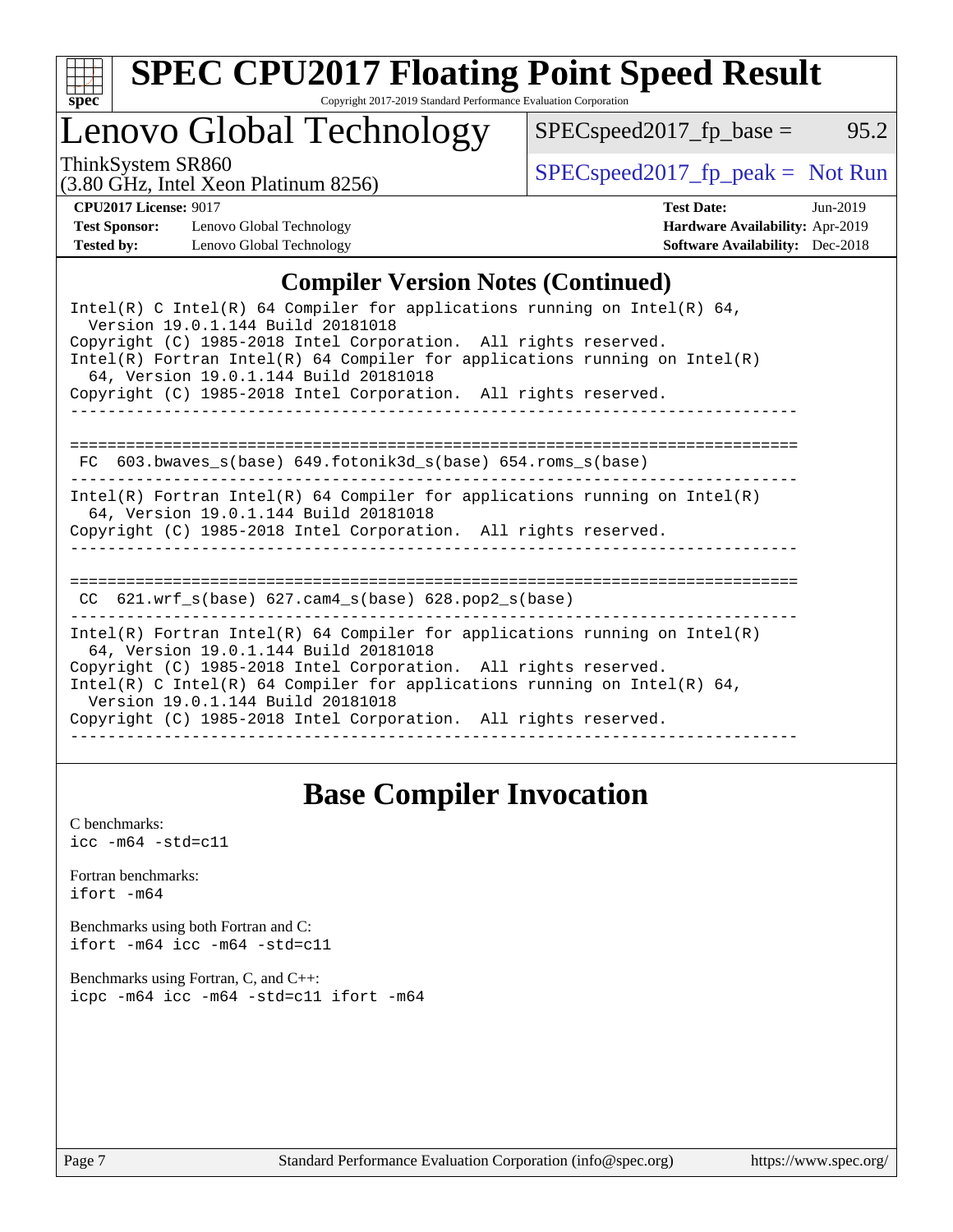

# Lenovo Global Technology

ThinkSystem SR860<br>  $SPEC speed2017<sub>rfp</sub> peak = Not Run$ 

 $SPEC speed2017_fp\_base = 95.2$ 

**[Test Sponsor:](http://www.spec.org/auto/cpu2017/Docs/result-fields.html#TestSponsor)** Lenovo Global Technology **[Hardware Availability:](http://www.spec.org/auto/cpu2017/Docs/result-fields.html#HardwareAvailability)** Apr-2019 **[Tested by:](http://www.spec.org/auto/cpu2017/Docs/result-fields.html#Testedby)** Lenovo Global Technology **[Software Availability:](http://www.spec.org/auto/cpu2017/Docs/result-fields.html#SoftwareAvailability)** Dec-2018

(3.80 GHz, Intel Xeon Platinum 8256)

**[CPU2017 License:](http://www.spec.org/auto/cpu2017/Docs/result-fields.html#CPU2017License)** 9017 **[Test Date:](http://www.spec.org/auto/cpu2017/Docs/result-fields.html#TestDate)** Jun-2019

# **[Base Portability Flags](http://www.spec.org/auto/cpu2017/Docs/result-fields.html#BasePortabilityFlags)**

 603.bwaves\_s: [-DSPEC\\_LP64](http://www.spec.org/cpu2017/results/res2019q3/cpu2017-20190625-15683.flags.html#suite_basePORTABILITY603_bwaves_s_DSPEC_LP64) 607.cactuBSSN\_s: [-DSPEC\\_LP64](http://www.spec.org/cpu2017/results/res2019q3/cpu2017-20190625-15683.flags.html#suite_basePORTABILITY607_cactuBSSN_s_DSPEC_LP64) 619.lbm\_s: [-DSPEC\\_LP64](http://www.spec.org/cpu2017/results/res2019q3/cpu2017-20190625-15683.flags.html#suite_basePORTABILITY619_lbm_s_DSPEC_LP64) 621.wrf\_s: [-DSPEC\\_LP64](http://www.spec.org/cpu2017/results/res2019q3/cpu2017-20190625-15683.flags.html#suite_basePORTABILITY621_wrf_s_DSPEC_LP64) [-DSPEC\\_CASE\\_FLAG](http://www.spec.org/cpu2017/results/res2019q3/cpu2017-20190625-15683.flags.html#b621.wrf_s_baseCPORTABILITY_DSPEC_CASE_FLAG) [-convert big\\_endian](http://www.spec.org/cpu2017/results/res2019q3/cpu2017-20190625-15683.flags.html#user_baseFPORTABILITY621_wrf_s_convert_big_endian_c3194028bc08c63ac5d04de18c48ce6d347e4e562e8892b8bdbdc0214820426deb8554edfa529a3fb25a586e65a3d812c835984020483e7e73212c4d31a38223) 627.cam4\_s: [-DSPEC\\_LP64](http://www.spec.org/cpu2017/results/res2019q3/cpu2017-20190625-15683.flags.html#suite_basePORTABILITY627_cam4_s_DSPEC_LP64) [-DSPEC\\_CASE\\_FLAG](http://www.spec.org/cpu2017/results/res2019q3/cpu2017-20190625-15683.flags.html#b627.cam4_s_baseCPORTABILITY_DSPEC_CASE_FLAG) 628.pop2\_s: [-DSPEC\\_LP64](http://www.spec.org/cpu2017/results/res2019q3/cpu2017-20190625-15683.flags.html#suite_basePORTABILITY628_pop2_s_DSPEC_LP64) [-DSPEC\\_CASE\\_FLAG](http://www.spec.org/cpu2017/results/res2019q3/cpu2017-20190625-15683.flags.html#b628.pop2_s_baseCPORTABILITY_DSPEC_CASE_FLAG) [-convert big\\_endian](http://www.spec.org/cpu2017/results/res2019q3/cpu2017-20190625-15683.flags.html#user_baseFPORTABILITY628_pop2_s_convert_big_endian_c3194028bc08c63ac5d04de18c48ce6d347e4e562e8892b8bdbdc0214820426deb8554edfa529a3fb25a586e65a3d812c835984020483e7e73212c4d31a38223) [-assume byterecl](http://www.spec.org/cpu2017/results/res2019q3/cpu2017-20190625-15683.flags.html#user_baseFPORTABILITY628_pop2_s_assume_byterecl_7e47d18b9513cf18525430bbf0f2177aa9bf368bc7a059c09b2c06a34b53bd3447c950d3f8d6c70e3faf3a05c8557d66a5798b567902e8849adc142926523472) 638.imagick\_s: [-DSPEC\\_LP64](http://www.spec.org/cpu2017/results/res2019q3/cpu2017-20190625-15683.flags.html#suite_basePORTABILITY638_imagick_s_DSPEC_LP64) 644.nab\_s: [-DSPEC\\_LP64](http://www.spec.org/cpu2017/results/res2019q3/cpu2017-20190625-15683.flags.html#suite_basePORTABILITY644_nab_s_DSPEC_LP64) 649.fotonik3d\_s: [-DSPEC\\_LP64](http://www.spec.org/cpu2017/results/res2019q3/cpu2017-20190625-15683.flags.html#suite_basePORTABILITY649_fotonik3d_s_DSPEC_LP64) 654.roms\_s: [-DSPEC\\_LP64](http://www.spec.org/cpu2017/results/res2019q3/cpu2017-20190625-15683.flags.html#suite_basePORTABILITY654_roms_s_DSPEC_LP64)

# **[Base Optimization Flags](http://www.spec.org/auto/cpu2017/Docs/result-fields.html#BaseOptimizationFlags)**

[C benchmarks](http://www.spec.org/auto/cpu2017/Docs/result-fields.html#Cbenchmarks):

[-xCORE-AVX512](http://www.spec.org/cpu2017/results/res2019q3/cpu2017-20190625-15683.flags.html#user_CCbase_f-xCORE-AVX512) [-ipo](http://www.spec.org/cpu2017/results/res2019q3/cpu2017-20190625-15683.flags.html#user_CCbase_f-ipo) [-O3](http://www.spec.org/cpu2017/results/res2019q3/cpu2017-20190625-15683.flags.html#user_CCbase_f-O3) [-no-prec-div](http://www.spec.org/cpu2017/results/res2019q3/cpu2017-20190625-15683.flags.html#user_CCbase_f-no-prec-div) [-qopt-prefetch](http://www.spec.org/cpu2017/results/res2019q3/cpu2017-20190625-15683.flags.html#user_CCbase_f-qopt-prefetch) [-ffinite-math-only](http://www.spec.org/cpu2017/results/res2019q3/cpu2017-20190625-15683.flags.html#user_CCbase_f_finite_math_only_cb91587bd2077682c4b38af759c288ed7c732db004271a9512da14a4f8007909a5f1427ecbf1a0fb78ff2a814402c6114ac565ca162485bbcae155b5e4258871) [-qopt-mem-layout-trans=4](http://www.spec.org/cpu2017/results/res2019q3/cpu2017-20190625-15683.flags.html#user_CCbase_f-qopt-mem-layout-trans_fa39e755916c150a61361b7846f310bcdf6f04e385ef281cadf3647acec3f0ae266d1a1d22d972a7087a248fd4e6ca390a3634700869573d231a252c784941a8) [-qopenmp](http://www.spec.org/cpu2017/results/res2019q3/cpu2017-20190625-15683.flags.html#user_CCbase_qopenmp_16be0c44f24f464004c6784a7acb94aca937f053568ce72f94b139a11c7c168634a55f6653758ddd83bcf7b8463e8028bb0b48b77bcddc6b78d5d95bb1df2967) [-DSPEC\\_OPENMP](http://www.spec.org/cpu2017/results/res2019q3/cpu2017-20190625-15683.flags.html#suite_CCbase_DSPEC_OPENMP)

[Fortran benchmarks](http://www.spec.org/auto/cpu2017/Docs/result-fields.html#Fortranbenchmarks):

[-DSPEC\\_OPENMP](http://www.spec.org/cpu2017/results/res2019q3/cpu2017-20190625-15683.flags.html#suite_FCbase_DSPEC_OPENMP) [-xCORE-AVX512](http://www.spec.org/cpu2017/results/res2019q3/cpu2017-20190625-15683.flags.html#user_FCbase_f-xCORE-AVX512) [-ipo](http://www.spec.org/cpu2017/results/res2019q3/cpu2017-20190625-15683.flags.html#user_FCbase_f-ipo) [-O3](http://www.spec.org/cpu2017/results/res2019q3/cpu2017-20190625-15683.flags.html#user_FCbase_f-O3) [-no-prec-div](http://www.spec.org/cpu2017/results/res2019q3/cpu2017-20190625-15683.flags.html#user_FCbase_f-no-prec-div) [-qopt-prefetch](http://www.spec.org/cpu2017/results/res2019q3/cpu2017-20190625-15683.flags.html#user_FCbase_f-qopt-prefetch) [-ffinite-math-only](http://www.spec.org/cpu2017/results/res2019q3/cpu2017-20190625-15683.flags.html#user_FCbase_f_finite_math_only_cb91587bd2077682c4b38af759c288ed7c732db004271a9512da14a4f8007909a5f1427ecbf1a0fb78ff2a814402c6114ac565ca162485bbcae155b5e4258871) [-qopt-mem-layout-trans=4](http://www.spec.org/cpu2017/results/res2019q3/cpu2017-20190625-15683.flags.html#user_FCbase_f-qopt-mem-layout-trans_fa39e755916c150a61361b7846f310bcdf6f04e385ef281cadf3647acec3f0ae266d1a1d22d972a7087a248fd4e6ca390a3634700869573d231a252c784941a8) [-qopenmp](http://www.spec.org/cpu2017/results/res2019q3/cpu2017-20190625-15683.flags.html#user_FCbase_qopenmp_16be0c44f24f464004c6784a7acb94aca937f053568ce72f94b139a11c7c168634a55f6653758ddd83bcf7b8463e8028bb0b48b77bcddc6b78d5d95bb1df2967) [-nostandard-realloc-lhs](http://www.spec.org/cpu2017/results/res2019q3/cpu2017-20190625-15683.flags.html#user_FCbase_f_2003_std_realloc_82b4557e90729c0f113870c07e44d33d6f5a304b4f63d4c15d2d0f1fab99f5daaed73bdb9275d9ae411527f28b936061aa8b9c8f2d63842963b95c9dd6426b8a)

[Benchmarks using both Fortran and C](http://www.spec.org/auto/cpu2017/Docs/result-fields.html#BenchmarksusingbothFortranandC):

[-xCORE-AVX512](http://www.spec.org/cpu2017/results/res2019q3/cpu2017-20190625-15683.flags.html#user_CC_FCbase_f-xCORE-AVX512) [-ipo](http://www.spec.org/cpu2017/results/res2019q3/cpu2017-20190625-15683.flags.html#user_CC_FCbase_f-ipo) [-O3](http://www.spec.org/cpu2017/results/res2019q3/cpu2017-20190625-15683.flags.html#user_CC_FCbase_f-O3) [-no-prec-div](http://www.spec.org/cpu2017/results/res2019q3/cpu2017-20190625-15683.flags.html#user_CC_FCbase_f-no-prec-div) [-qopt-prefetch](http://www.spec.org/cpu2017/results/res2019q3/cpu2017-20190625-15683.flags.html#user_CC_FCbase_f-qopt-prefetch) [-ffinite-math-only](http://www.spec.org/cpu2017/results/res2019q3/cpu2017-20190625-15683.flags.html#user_CC_FCbase_f_finite_math_only_cb91587bd2077682c4b38af759c288ed7c732db004271a9512da14a4f8007909a5f1427ecbf1a0fb78ff2a814402c6114ac565ca162485bbcae155b5e4258871) [-qopt-mem-layout-trans=4](http://www.spec.org/cpu2017/results/res2019q3/cpu2017-20190625-15683.flags.html#user_CC_FCbase_f-qopt-mem-layout-trans_fa39e755916c150a61361b7846f310bcdf6f04e385ef281cadf3647acec3f0ae266d1a1d22d972a7087a248fd4e6ca390a3634700869573d231a252c784941a8) [-qopenmp](http://www.spec.org/cpu2017/results/res2019q3/cpu2017-20190625-15683.flags.html#user_CC_FCbase_qopenmp_16be0c44f24f464004c6784a7acb94aca937f053568ce72f94b139a11c7c168634a55f6653758ddd83bcf7b8463e8028bb0b48b77bcddc6b78d5d95bb1df2967) [-DSPEC\\_OPENMP](http://www.spec.org/cpu2017/results/res2019q3/cpu2017-20190625-15683.flags.html#suite_CC_FCbase_DSPEC_OPENMP) [-nostandard-realloc-lhs](http://www.spec.org/cpu2017/results/res2019q3/cpu2017-20190625-15683.flags.html#user_CC_FCbase_f_2003_std_realloc_82b4557e90729c0f113870c07e44d33d6f5a304b4f63d4c15d2d0f1fab99f5daaed73bdb9275d9ae411527f28b936061aa8b9c8f2d63842963b95c9dd6426b8a)

[Benchmarks using Fortran, C, and C++:](http://www.spec.org/auto/cpu2017/Docs/result-fields.html#BenchmarksusingFortranCandCXX)

[-xCORE-AVX512](http://www.spec.org/cpu2017/results/res2019q3/cpu2017-20190625-15683.flags.html#user_CC_CXX_FCbase_f-xCORE-AVX512) [-ipo](http://www.spec.org/cpu2017/results/res2019q3/cpu2017-20190625-15683.flags.html#user_CC_CXX_FCbase_f-ipo) [-O3](http://www.spec.org/cpu2017/results/res2019q3/cpu2017-20190625-15683.flags.html#user_CC_CXX_FCbase_f-O3) [-no-prec-div](http://www.spec.org/cpu2017/results/res2019q3/cpu2017-20190625-15683.flags.html#user_CC_CXX_FCbase_f-no-prec-div) [-qopt-prefetch](http://www.spec.org/cpu2017/results/res2019q3/cpu2017-20190625-15683.flags.html#user_CC_CXX_FCbase_f-qopt-prefetch) [-ffinite-math-only](http://www.spec.org/cpu2017/results/res2019q3/cpu2017-20190625-15683.flags.html#user_CC_CXX_FCbase_f_finite_math_only_cb91587bd2077682c4b38af759c288ed7c732db004271a9512da14a4f8007909a5f1427ecbf1a0fb78ff2a814402c6114ac565ca162485bbcae155b5e4258871) [-qopt-mem-layout-trans=4](http://www.spec.org/cpu2017/results/res2019q3/cpu2017-20190625-15683.flags.html#user_CC_CXX_FCbase_f-qopt-mem-layout-trans_fa39e755916c150a61361b7846f310bcdf6f04e385ef281cadf3647acec3f0ae266d1a1d22d972a7087a248fd4e6ca390a3634700869573d231a252c784941a8) [-qopenmp](http://www.spec.org/cpu2017/results/res2019q3/cpu2017-20190625-15683.flags.html#user_CC_CXX_FCbase_qopenmp_16be0c44f24f464004c6784a7acb94aca937f053568ce72f94b139a11c7c168634a55f6653758ddd83bcf7b8463e8028bb0b48b77bcddc6b78d5d95bb1df2967) [-DSPEC\\_OPENMP](http://www.spec.org/cpu2017/results/res2019q3/cpu2017-20190625-15683.flags.html#suite_CC_CXX_FCbase_DSPEC_OPENMP) [-nostandard-realloc-lhs](http://www.spec.org/cpu2017/results/res2019q3/cpu2017-20190625-15683.flags.html#user_CC_CXX_FCbase_f_2003_std_realloc_82b4557e90729c0f113870c07e44d33d6f5a304b4f63d4c15d2d0f1fab99f5daaed73bdb9275d9ae411527f28b936061aa8b9c8f2d63842963b95c9dd6426b8a)

The flags files that were used to format this result can be browsed at

<http://www.spec.org/cpu2017/flags/Intel-ic18.0-official-linux64.2019-04-02.html> <http://www.spec.org/cpu2017/flags/Lenovo-Platform-SPECcpu2017-Flags-V1.2-CLX-A.html>

You can also download the XML flags sources by saving the following links: <http://www.spec.org/cpu2017/flags/Intel-ic18.0-official-linux64.2019-04-02.xml> <http://www.spec.org/cpu2017/flags/Lenovo-Platform-SPECcpu2017-Flags-V1.2-CLX-A.xml>